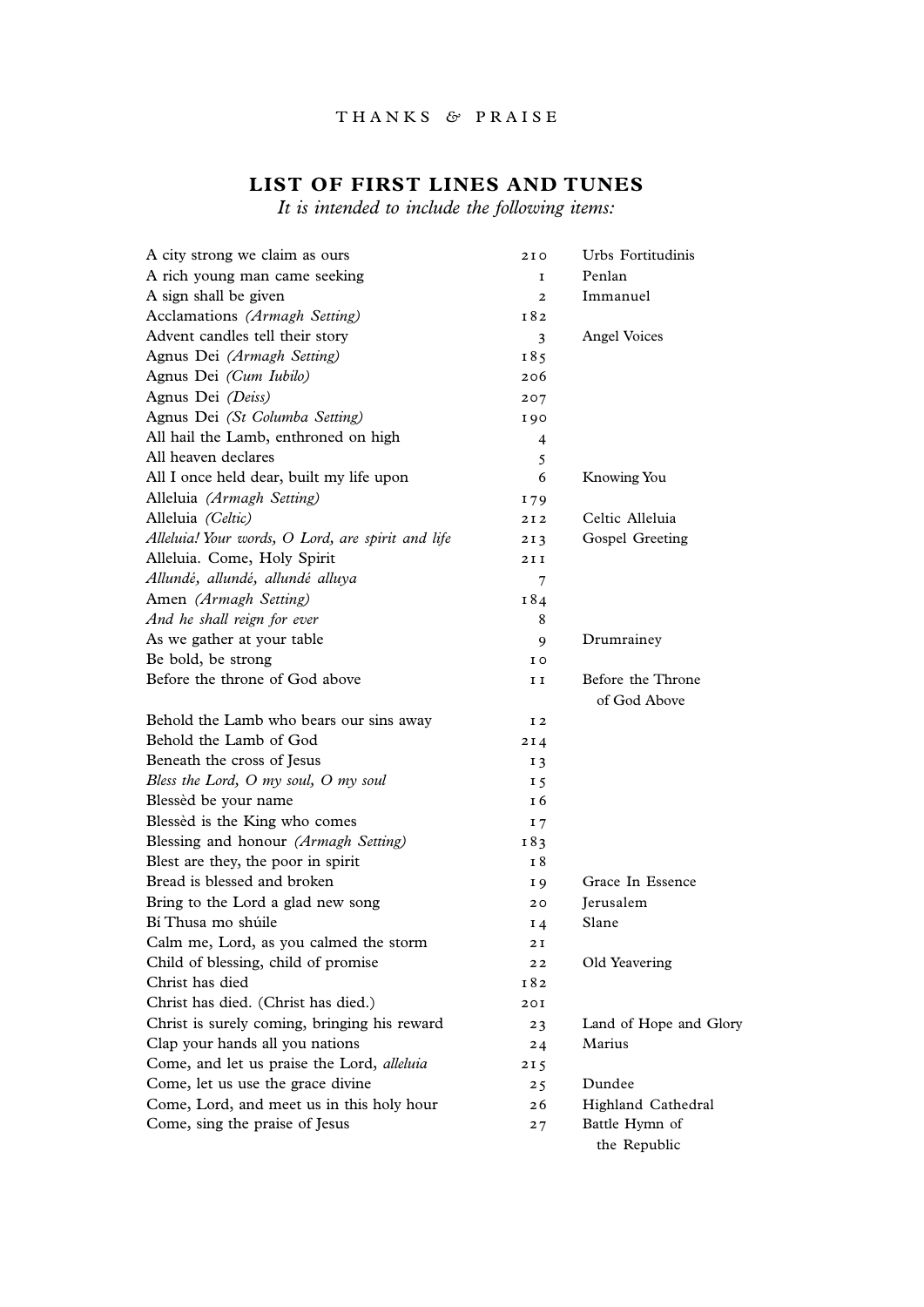## SAMPLER

| Come, thou fount of every blessing                 | 28             | Nettleton               |
|----------------------------------------------------|----------------|-------------------------|
| Defend me, Lord, from hour to hour                 | 29             | Morning Song            |
| Dona nobis pacem (round)                           | 216            |                         |
| Don't build your house on the sandy land           | 30             |                         |
| Eat this bread, drink this cup                     | 3 <sub>1</sub> |                         |
| Eternal God, before whose face we stand            | 3 <sup>2</sup> | Castle Lane             |
| Faith as small as a mustard seed                   | 33             |                         |
| Far and near hear the call                         | 34             |                         |
| Father God, you love me and you know me inside out | 35             |                         |
| For all your saints in glory                       | 36             | The Star                |
| From the breaking of the dawn                      | 37             |                         |
| From the squalor of a borrowed stable              | 38             |                         |
| Give me peace, O Lord, I pray                      | 39             |                         |
| Give me the faith which can remove                 | 40             | (i) Mount Sion (Pleyel) |
|                                                    |                | (ii) Clements           |
| Gloria (Armagh Setting)                            | 177            |                         |
| Gloria (Armagh Setting - Chant)                    | I 78           |                         |
| Gloria, (clap) gloria (clap) in excelsis Deo       | 195            |                         |
| Gloria, gloria in excelsis Deo (Taizé)             | I97            |                         |
| Gloria (St Columba Setting)                        | I86            |                         |
| Glory to God, glory to God                         | 196            |                         |
| Glory to God in the highest (O'Carroll)            | I94            |                         |
| Glory to God, the source of all our mission        | 4I             | Highwood                |
| Glóir do Dhia sna harda                            | 198            |                         |
| Go at the call of God                              | 42             | Diademata               |
| God everlasting, wonderful and holy                | 43             | Coelites Plaudant       |
| God loves you, and I love you                      | 44             |                         |
| Gospel Greeting (Armagh Setting)                   | 180            |                         |
| Gospel Greeting (St Columba Setting)               | I 87           |                         |
| Great is the darkness that covers the earth        | 45             |                         |
| Hail thee, Festival Day! (Easter)                  | 46             | Salve Festa Dies        |
| Hail thee, Festival Day! (Ascension)               | 47             | Salve Festa Dies        |
| Hail thee, Festival Day! (Pentecost)               | 48             | Salve Festa Dies        |
| Halle, halle, hallelujah!                          | 217            |                         |
| Hallelu, hallelu, hallelu, hallelujah              | 49             |                         |
| He came down that we may have love                 | 50             | He Came Down            |
| He made the stars to shine                         | 5I             |                         |
| He's got the whole world in his hands              | 5 <sub>2</sub> |                         |
| Holy, holy, holy Lord                              | 181            |                         |
| Holy, holy, holy Lord (Joncas)                     | I 99           |                         |
| Holy, holy, holy Lord (Forster)                    | 200            | Scarborough Fair        |
| How good is the God we adore                       | 53             | Celeste                 |
| How lovely is your dwelling place                  | 54             | Faughan Side            |
| How sacred is this place!                          | 55             | Nunc Dimittis           |
| 'How shall they hear', who have not heard          | 56             | Ombersley               |
| I stand amazed in the presence                     | 57             | My Saviour's Love       |
| I will not be afraid of what I hear                | 58             |                         |
| I will offer up my life                            | 59             |                         |
|                                                    |                |                         |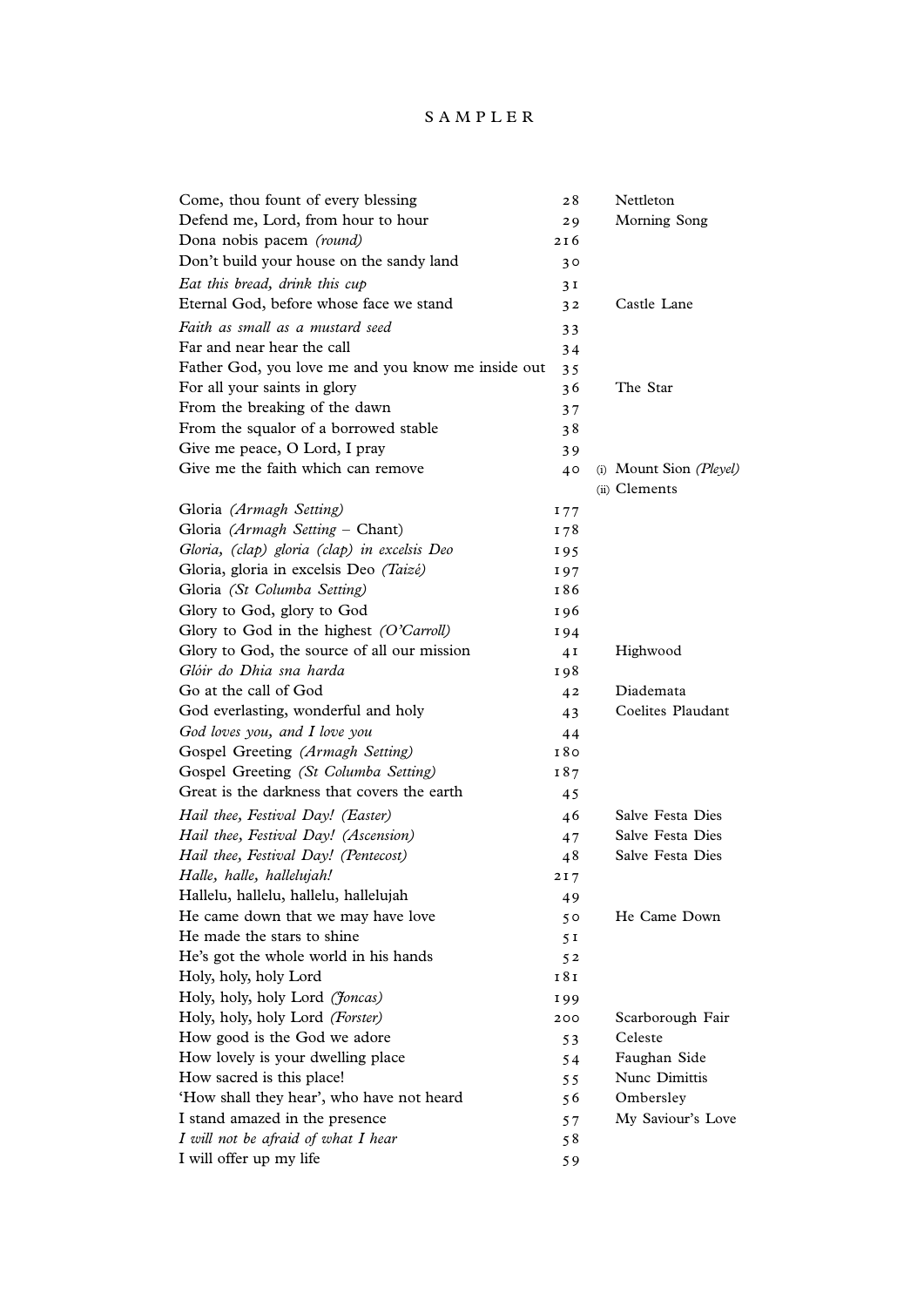| I will sing the wondrous story                           | 60   | Calon Lân                     |
|----------------------------------------------------------|------|-------------------------------|
| I'll go in the strength of the Lord                      | 61   |                               |
| I'm gonna jump up and down                               | 62   | Be Happy                      |
| I'm not ashamed to own my Lord                           | 63   | At the Cross                  |
| In Christ alone my hope is found                         | 64   |                               |
| In the heart where love is abiding, God is in that heart | 65   |                               |
| In the Lord I'll be ever thankful                        | 66   |                               |
| In the name of Christ we gather                          | 67   | Kenilworth Place              |
| Jesu, tawa pano                                          | 68   | Jesu Tawa Pano                |
| Jesus, be the centre                                     | 69   |                               |
| Jesus Christ, I think upon your sacrifice                | 70   | Once Again                    |
| Jesus Christ is waiting                                  | 7 I  | Noël Nouvelet                 |
| Jesus is King and I will extol him                       | 72   |                               |
| Jesus, keep me near the cross                            | 73   | Near the Cross                |
| Jesus lead us to the Father                              | 74   |                               |
| Jesu's love is very wonderful                            | 75   |                               |
| Jesus on the cross is dying                              | 76   | Stabat Mater                  |
| Jesus, Saviour, Lord, now to you I fly                   | 77   | Saranam                       |
| Jesus, tempted in the desert                             | 78   | Ebenezer                      |
| Joshua fought the battle of Jericho                      | 79   |                               |
| Jubilate Deo (round)                                     | 218  |                               |
| King of kings, majesty                                   | 80   |                               |
| Kyrie (Armagh Setting)                                   | I 76 |                               |
| Kyrie eleison (Ghana)                                    | 191  |                               |
| Kyrie eleison (Ukraine)                                  | 192  |                               |
| Lamb of God (Joncas)                                     | 208  |                               |
| Lamb of God (Fawcett)                                    | 209  | Ar Hyd Y Nos                  |
| Let all creation dance                                   | 81   | Pershore Abbey                |
| Let all creation bless the Lord                          | 219  | Palace Green                  |
| Let me tell you about a baby                             | 82   | Christmas Calypso             |
| Let us pray to the Lord                                  | 22I  |                               |
| Let us talents and tongues employ                        | 83   | Linstead Market               |
| Lift high your hearts in blessing                        | 84   | Zechariah                     |
| Lift the banner, Church of Erin                          | 85   | Morgenlied                    |
| Light of the world                                       | 86   |                               |
| Like the murmur of the dove's song                       | 87   | Bridegroom                    |
| Long the years of faithful waiting                       | 220  | Stenka Razin                  |
| Longing for light, we wait in darkness                   | 88   | Christ be our Light           |
| Lord, have mercy (Warren)                                | 193  | Perry Street                  |
| Lord, I come to you                                      | 90   |                               |
| Lord, I lift your name on high                           | 9 I  |                               |
| Lord, make us servants of your peace                     | 92   | She moved through<br>the fair |
| Lord, we have come at your own invitation                | 93   | Archer                        |
| Lord's Prayer (Caribbean)                                | 204  |                               |
| Lord's Prayer (Lees)                                     | 203  |                               |
| Lord's Prayer (Millenium Prayer)                         | 205  | Auld Lang Syne                |
| Lord's Prayer (Rimsky-Korsakov)                          | 202  |                               |
| Lord's Prayer (St Columba Setting)                       | I89  |                               |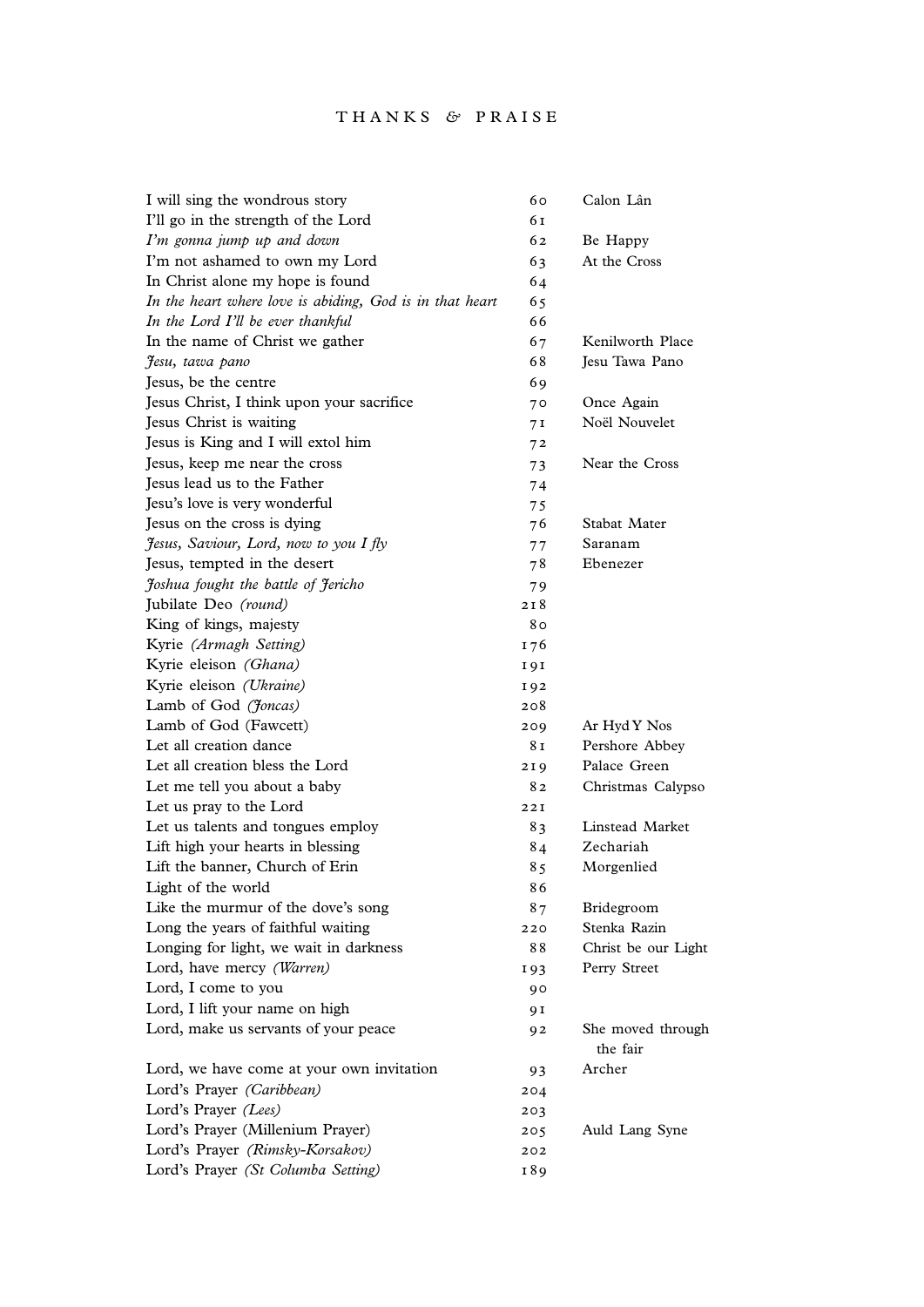## SAMPLER

| Low in the grave he lay                            | 94               | Christ Arose                   |
|----------------------------------------------------|------------------|--------------------------------|
| Mayenziwe 'ntando yakho                            | 95               | Mayenziwe                      |
| Mister Noah built an ark                           | 96               |                                |
| Morning glory, starlit sky                         | 97               | Morning Glory                  |
| My God is so big, so strong and so mighty          | 98               |                                |
| My heart is filled with thankfulness               | 99               |                                |
| My hope is built on nothing less                   | <b>IOO</b>       | Solid Rock                     |
| My Jesus, I love thee, I know thou art mine        | <b>IOI</b>       | Gordon                         |
| My Jesus, my Saviour                               | I 02             |                                |
| My life flows on in endless song                   | 103              | How can I keep<br>from singing |
| My soul rejoices in God, my Saviour                | 222              |                                |
| Now go in peace, now go in love                    | $I_{04}$         | Junkanoo                       |
| Now let your people depart in peace                | 105              |                                |
| Now through the grace of God we claim              | 1 0 6            | Amazing Grace                  |
| O Church arise, and put your armour on             | 107              |                                |
| O God of Faith                                     | 108              | Plaisir D'amour                |
| O God, you are my God alone                        | I 09             | Resignation                    |
| O God, you search me and you know me               | <b>IIO</b>       |                                |
| O Lord, you knelt to wash                          | 1 I I            | Donard                         |
| O merciful Creator, hear                           | II <sub>2</sub>  | Baldersdale                    |
| Oh, to see the dawn of the darkest day             | II <sub>3</sub>  | The Power of the Cross         |
| One is the body and one is the head                | II <sub>5</sub>  | Baidín                         |
| Our Father, we have wandered                       | 1 I 6            | Salley Gardens                 |
| Our God and Father bless                           | 223              | Benedictus                     |
| Our God is a great big God                         | II7              |                                |
| Oíche chiúin, oíche Mhic Dé                        | I <sub>14</sub>  | Stille Nacht                   |
| People, look east. The time is near                | 1 I 8            | Besançon Carol                 |
| People, look east to see at last                   | I I 9            | Besançon Carol                 |
| Praise the One who breaks the darkness             | I 20             | Ellan Vannin                   |
| Pray for the Church, afflicted and oppressed       | 121              | Flexford                       |
| Sanctus (Armagh Setting)                           | 18 <sub>1</sub>  |                                |
| Sanctus (St Columba Setting)                       | I 88             |                                |
| 'Sé an Tiarna m¦aoire'                             | I 22             |                                |
| See him lying on a bed of straw                    | I <sub>23</sub>  | Calypso Carol                  |
| See the Lamb of God                                | I24              |                                |
| See what a morning, gloriously bright              | I25              |                                |
| Shalom chaverim                                    | I <sub>26</sub>  |                                |
| Silent, surrendered, calm and still                | 127              |                                |
| Sing a song, sing a joyful song                    | I <sub>2</sub> 8 |                                |
| Sing, choirs of heaven! Let saints and angels sing | I <sub>29</sub>  | Scampston                      |
| Sing, God's Easter people, sing!                   | 130              | Trier                          |
| Sing of Andrew, John's disciple                    | 131              | Cliftonville                   |
| Sleep, my darling, I will watch you                | 132              | In the Gloaming                |
| Sons of the Holy One bright with his splendour     | 133              | Epiphany                       |
| Speak, O Lord, as we come to you                   | 134              |                                |
| Spirit of God within me                            | 135              | Spirit of God within me        |
| Spirit of holiness, wisdom and faithfulness        | 136              | Blow the Wind Southerly        |